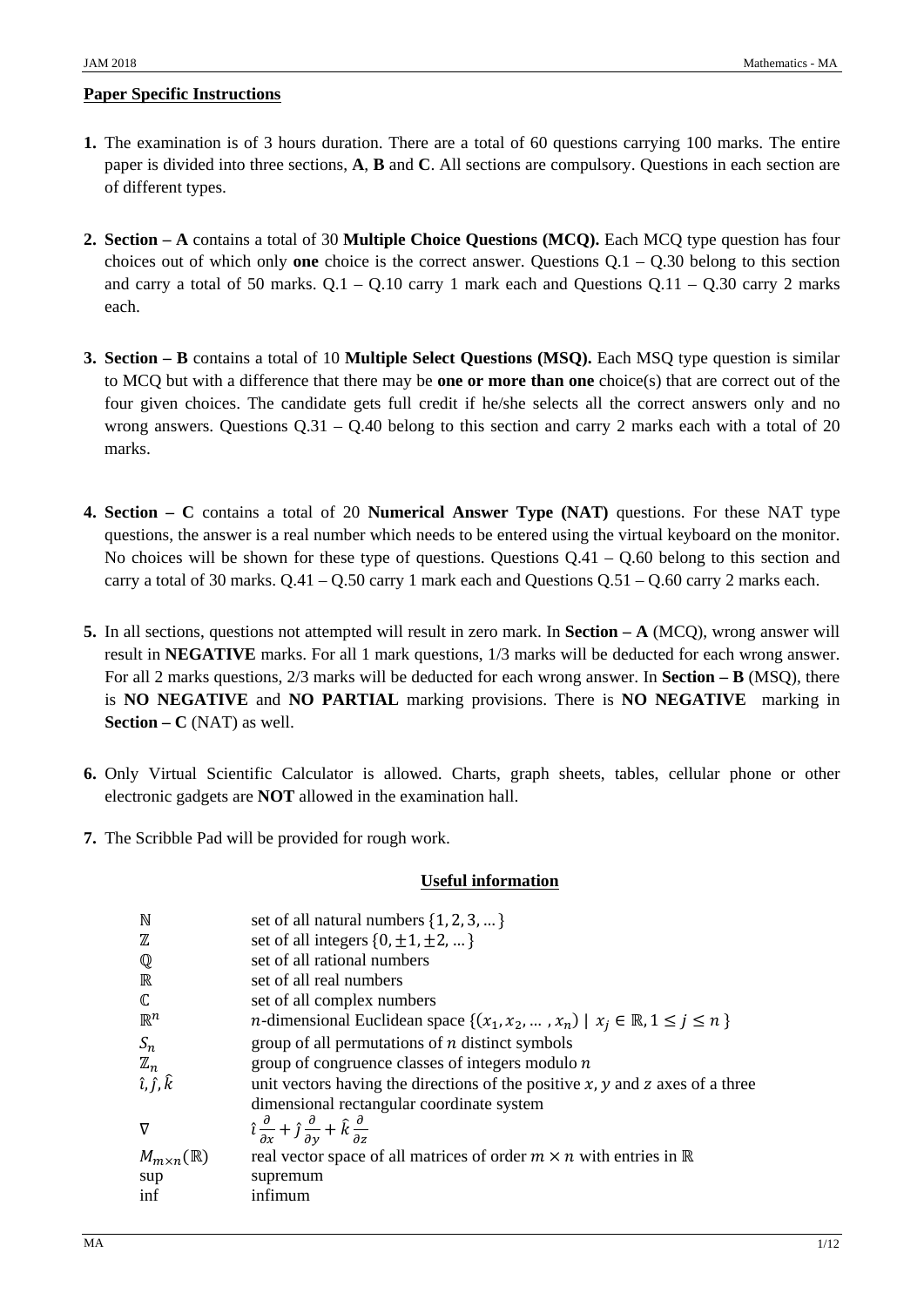## **SECTION – A**

### **MULTIPLE CHOICE QUESTIONS (MCQ)**

### **Q. 1 – Q.10 carry one mark each.**

- Q.1 Which one of the following is TRUE?
	- (A)  $\mathbb{Z}_n$  is cyclic if and only if *n* is prime
	- (B) Every proper subgroup of  $\mathbb{Z}_n$  is cyclic
	- (C) Every proper subgroup of  $S_4$  is cyclic
	- (D) If every proper subgroup of a group is cyclic, then the group is cyclic

Q.2 Let  $a_n = \frac{b_{n+1}}{b_n}$ , where  $b_1 = 1$ ,  $b_2 = 1$  and  $b_{n+2} = b_n + b_{n+1}$ ,  $n \in \mathbb{N}$ . Then  $\lim_{n \to \infty} a_n$  is

(A) 
$$
\frac{1-\sqrt{5}}{2}
$$
 (B)  $\frac{1-\sqrt{3}}{2}$  (C)  $\frac{1+\sqrt{3}}{2}$  (D)  $\frac{1+\sqrt{5}}{2}$ 

- Q.3 If  $\{v_1, v_2, v_3\}$  is a linearly independent set of vectors in a vector space over ℝ, then which one of the following sets is also linearly independent?
	- (A)  $\{v_1 + v_2 v_3, 2v_1 + v_2 + 3v_3, 5v_1 + 4v_2\}$
	- (B)  $\{v_1 v_2, v_2 v_3, v_3 v_1\}$
	- (C)  $\{v_1 + v_2 v_3, v_2 + v_3 v_1, v_3 + v_1 v_2, v_1 + v_2 + v_3\}$
	- (D)  $\{v_1 + v_2, v_2 + 2v_3, v_3 + 3v_1\}$

Q.4 Let  $\alpha$  be a positive real number. If  $f$  is a continuous and even function defined on the interval  $[-a, a]$ , then  $\int_{-a}^{a} \frac{f(x)}{1 + e^{x}} dx$  is equal to

- (A)  $\int_0^a f(x) dx$  $\int_0^a f(x) dx$  (B)  $2 \int_0^a \frac{f(x)}{1 + e^x} dx$
- (C)  $2 \int_0^a f(x) dx$  $\int_0^a f(x) dx$  (D)  $2a \int_0^a \frac{f(x)}{1 + e^x} dx$

Q.5 The tangent plane to the surface  $z = \sqrt{x^2 + 3y^2}$  at (1, 1, 2) is given by

(A)  $x - 3y + z = 0$  (B)  $x + 3y - 2z = 0$ 

(C)  $2x + 4y - 3z = 0$  (D)  $3x - 7y + 2z = 0$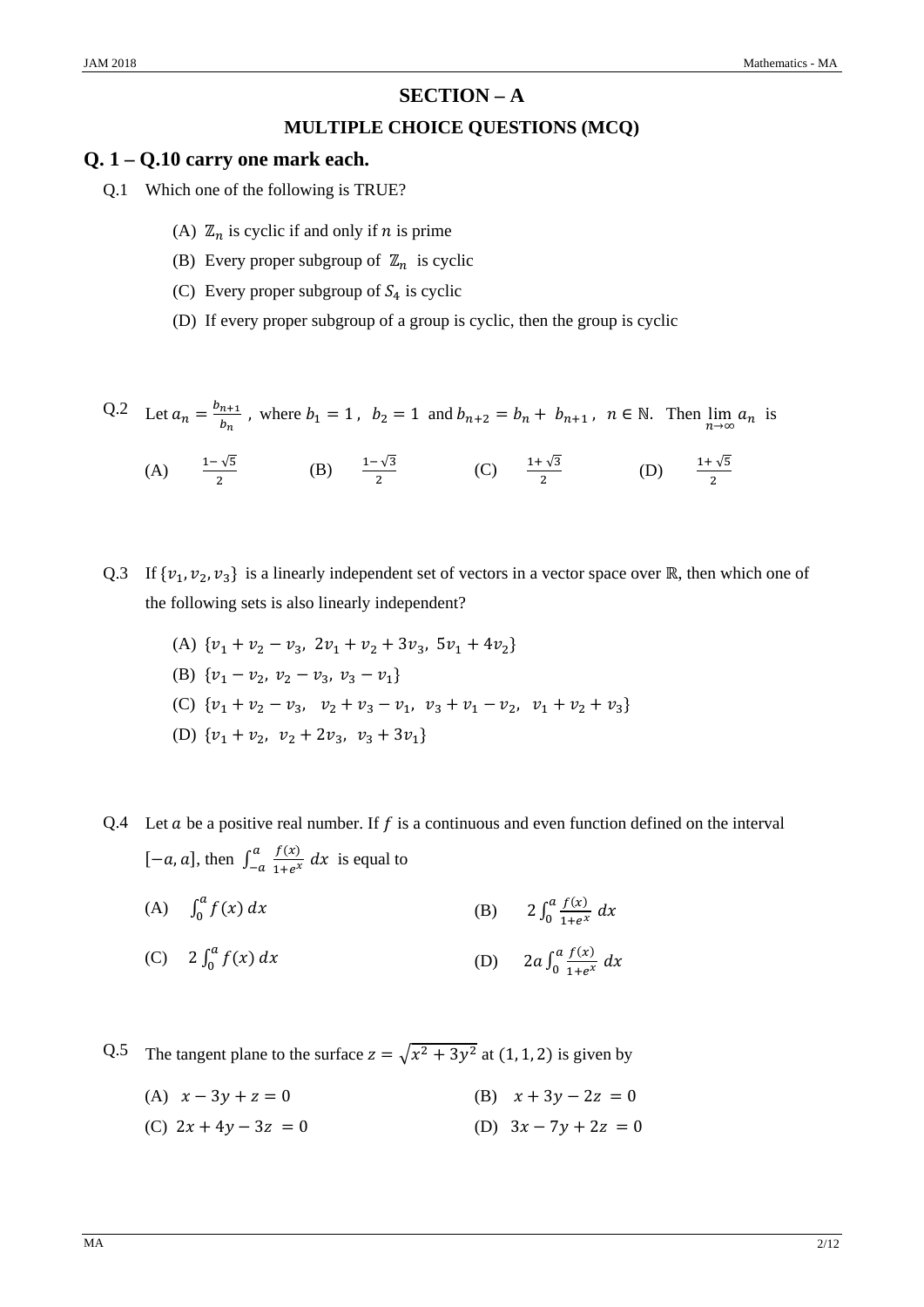Q.6 In  $\mathbb{R}^3$ , the cosine of the acute angle between the surfaces  $x^2 + y^2 + z^2 - 9 = 0$  and  $z - x^2 - y^2 + 3 = 0$  at the point (2, 1, 2) is  $(A) \frac{8}{5\sqrt{21}}$ (B)  $\frac{10}{5\sqrt{21}}$  $\frac{10}{5\sqrt{21}}$  (C)  $\frac{8}{3\sqrt{21}}$  (D)  $\frac{10}{3\sqrt{21}}$ 

Q.7 Let  $f: \mathbb{R}^3 \to \mathbb{R}$  be a scalar field,  $\vec{v}: \mathbb{R}^3 \to \mathbb{R}^3$  be a vector field and let  $\vec{a} \in \mathbb{R}^3$  be a constant vector. If  $\vec{r}$  represents the position vector  $x\hat{i} + y\hat{j} + z\hat{k}$ , then which one of the following is FALSE?

- (A) curl( $f \vec{v}$ ) = grad( $f$ )  $\times \vec{v}$  +  $f$  curl( $\vec{v}$ ) (B)  $div(grad(f)) = \left(\frac{\partial^2}{\partial x^2} + \frac{\partial^2}{\partial y^2} + \frac{\partial^2}{\partial z^2}\right) f$ (C)  $curl(\vec{a} \times \vec{r}) = 2 |\vec{a}| \vec{r}$ (D)  $div\left(\frac{\vec{r}}{|\vec{r}|^3}\right) = 0$ , for  $\vec{r} \neq \vec{0}$
- Q.8 In  $\mathbb{R}^2$ , the family of trajectories orthogonal to the family of asteroids  $x^{2/3} + y^{2/3} = a^{2/3}$  is given by
	- (A)  $x^{4/3} + y^{4/3} = c^{4/3}$  (B)  $x^{4/3} y^{4/3} = c^{4/3}$ (C)  $x^{5/3} - v^{5/3} = c^{5/3}$  (D)  $x^{2/3} - v^{2/3} = c^{2/3}$
- Q.9 Consider the vector space  $V$  over  $\mathbb R$  of polynomial functions of degree less than or equal to 3 defined on ℝ. Let  $T: V \to V$  be defined by  $(Tf)(x) = f(x) - xf'(x)$ . Then the rank of T is
	- (A) 1 (B) 2 (C) 3 (D) 4

Q.10 Let  $s_n = 1 + \frac{1}{1!} + \frac{1}{2!} + \dots + \frac{1}{n!}$  for  $n \in \mathbb{N}$ . Then which one of the following is TRUE for the sequence  $\{s_n\}_{n=1}^{\infty}$ 

- (A)  $\{s_n\}_{n=1}^{\infty}$  converges in  $\mathbb Q$
- (B)  $\{s_n\}_{n=1}^{\infty}$  is a Cauchy sequence but does not converge in  $\mathbb Q$
- (C) the subsequence  $\{s_{k}n\}_{n=1}^{\infty}$  is convergent in ℝ, only when *k* is even natural number
- (D)  $\{s_n\}_{n=1}^{\infty}$  is not a Cauchy sequence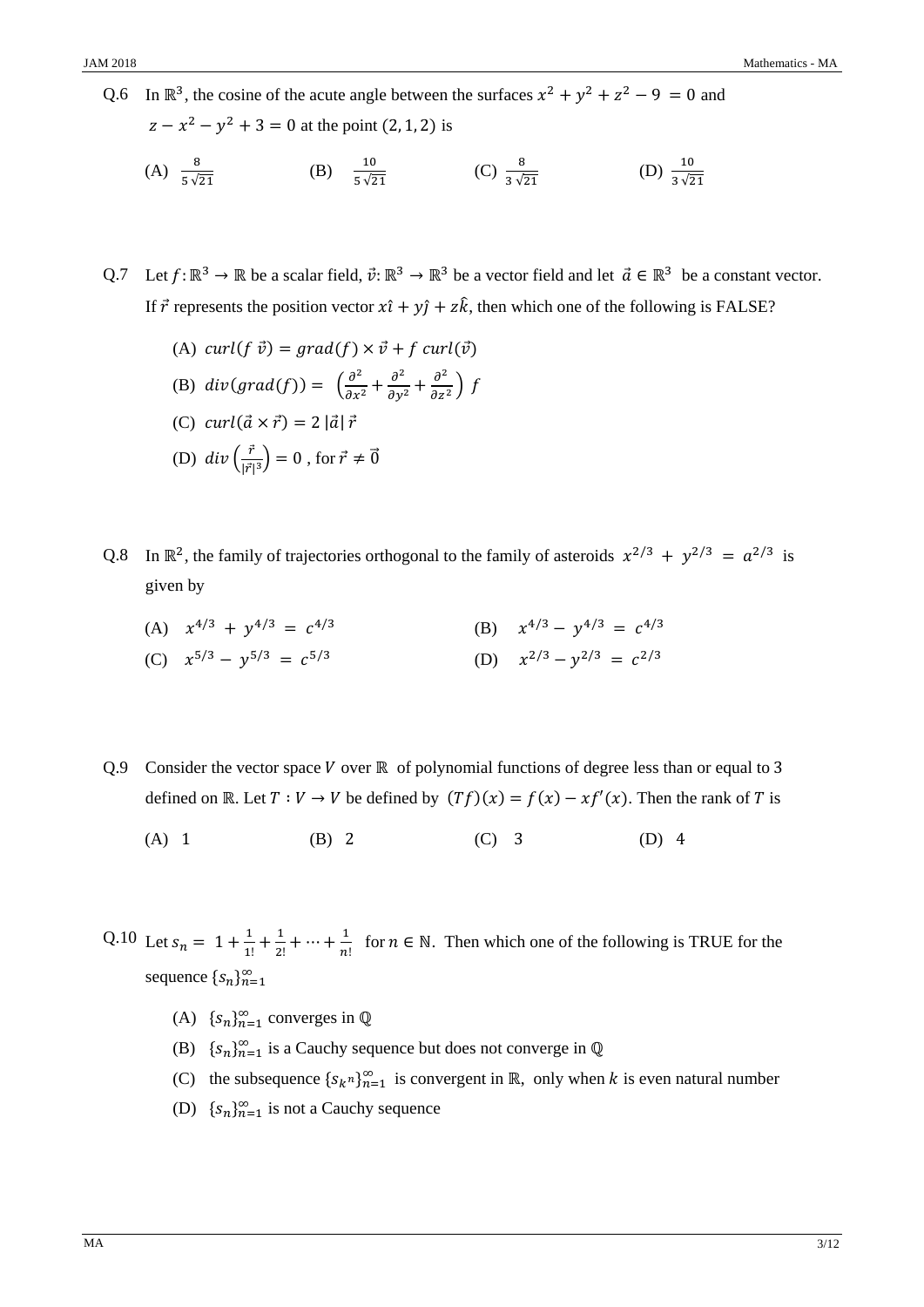## **Q. 11 – Q. 30 carry two marks each.**

$$
Q.11
$$

Let 
$$
a_n = \begin{cases} 2 + \frac{(-1)^{\frac{n-1}{2}}}{n} & , \text{ if } n \text{ is odd} \\ 1 + \frac{1}{2^n} & , \text{ if } n \text{ is even} \end{cases}
$$
,  $n \in \mathbb{N}$ .

Then which one of the following is TRUE?

- (A) sup  $\{a_n \mid n \in \mathbb{N}\} = 3$  and inf  $\{a_n \mid n \in \mathbb{N}\} = 1$
- (B)  $\liminf (a_n) = \limsup (a_n) = \frac{3}{2}$
- (C) sup  $\{a_n \mid n \in \mathbb{N}\} = 2$  and inf  $\{a_n \mid n \in \mathbb{N}\} = 1$
- (D)  $\liminf (a_n) = 1$  and  $\limsup (a_n) = 3$
- Q.12 Let  $a, b, c \in \mathbb{R}$ . Which of the following values of  $a, b, c$  do NOT result in the convergence of the series

$$
\sum_{n=3}^{\infty} \frac{a^n}{n^b (\log_e n)^c}
$$
?

- (A)  $|a| < 1, b \in \mathbb{R}, c \in \mathbb{R}$  (B)  $a = 1, b > 1, c \in \mathbb{R}$ (C)  $a = 1, b \ge 0, c < 1$ <br>(D)  $a = -1, b \ge 0, c > 0$
- Q.13 Let  $a_n = n + \frac{1}{n}$ ,  $n \in \mathbb{N}$ . Then the sum of the series  $\sum_{n=1}^{\infty} (-1)^{n+1} \frac{a_{n+1}}{n!}$  $\sum_{n=1}^{\infty} (-1)^{n+1} \frac{a_{n+1}}{n!}$  is
	- (A)  $e^{-1} 1$  (B)  $e^{-1}$  (C)  $1 e^{-1}$  (D)  $1 + e^{-1}$

Q.14 Let  $a_n = \frac{(-1)^n}{\sqrt{1+n}}$  and let  $c_n = \sum_{k=0}^n a_{n-k} a_k$ , where  $n \in \mathbb{N} \cup \{0\}$ . Then which one of the following is TRUE?

- (A) Both  $\sum_{n=0}^{\infty} a_n$  and  $\sum_{n=1}^{\infty} c_n$  are convergent
- (B)  $\sum_{n=0}^{\infty} a_n$  is convergent but  $\sum_{n=1}^{\infty} c_n$  is not convergent
- (C)  $\sum_{n=1}^{\infty} c_n$  is convergent but  $\sum_{n=0}^{\infty} a_n$  is not convergent
- (D) Neither  $\sum_{n=0}^{\infty} a_n$  nor  $\sum_{n=1}^{\infty} c_n$  is convergent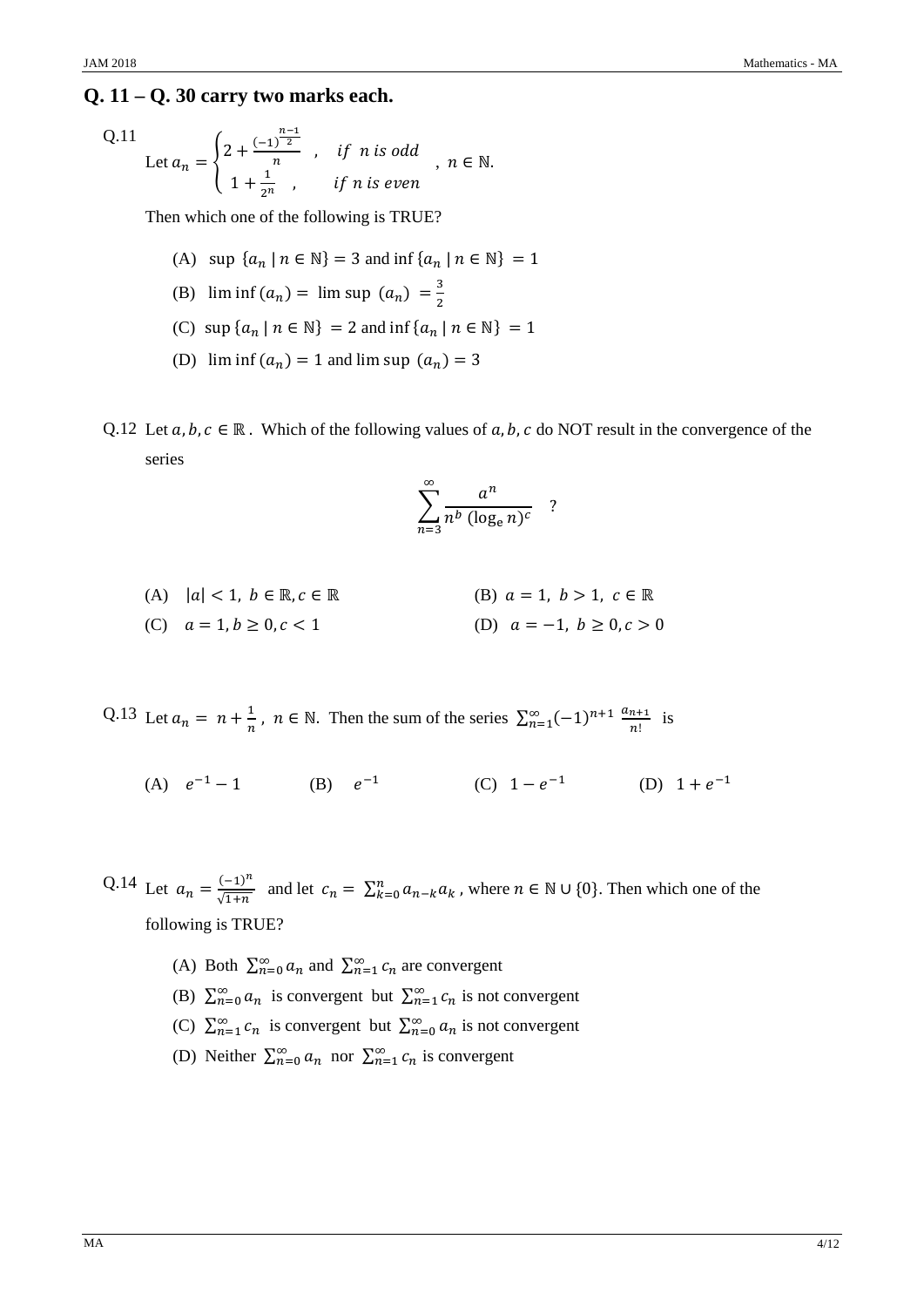Q.15 Suppose that  $f, g : \mathbb{R} \to \mathbb{R}$  are differentiable functions such that f is strictly increasing and g is strictly decreasing. Define  $p(x) = f(g(x))$  and  $q(x) = g(f(x))$ ,  $\forall x \in \mathbb{R}$ . Then, for  $t > 0$ , the sign of  $\int_0^t p'(x) (q'(x) - 3) dx$  is

(A) positive (B) negative (C) dependent on  $t$  (D) dependent on  $f$  and  $g$ 

Q.16 For 
$$
x \in \mathbb{R}
$$
, let  $f(x) = \begin{cases} x^3 \sin(\frac{1}{x}) & x \neq 0 \\ 0 & x = 0 \end{cases}$ . Then which one of the following is FALSE?

(A)  $\lim_{x\to 0}$  $\frac{f(x)}{x} = 0$ (B)  $\lim_{x\to 0}$  $\frac{f(x)}{x^2} = 0$ (C)  $\frac{f(x)}{x^2}$  has infinitely many maxima and minima on the interval (0,1) (D)  $\frac{f(x)}{x^4}$  is continuous at  $x=0$  but not differentiable at  $x=0$ 

Q.17 Let 
$$
f(x, y) = \begin{cases} \frac{xy}{(x^2 + y^2)^{\alpha}}, & (x, y) \neq (0, 0) \\ 0, & (x, y) = (0, 0) \end{cases}
$$

Then which one of the following is TRUE for  $f$  at the point  $(0,0)$ ?

- (A) For  $\alpha = 1$ , f is continuous but not differentiable (B) For  $\alpha = \frac{1}{2}$ , f is continuous and differentiable (C) For  $\alpha = \frac{1}{4}$ , f is continuous and differentiable (D) For  $\alpha = \frac{3}{4}$ , f is neither continuous nor differentiable
- Q.18 Let  $a, b \in \mathbb{R}$  and let  $f: \mathbb{R} \to \mathbb{R}$  be a thrice differentiable function. If  $z = e^u f(v)$ , where  $u = ax + by$  and  $v = ax - by$ , then which one of the following is TRUE?
	- (A)  $b^2 z_{xx} a^2 z_{yy} = 4a^2 b^2 e^u f'(v)$  (B)  $b^2 z_{xx} a^2 z_{yy} = -4e^u f'(v)$ (D)  $bz_x + az_y = -abz$  $(C)$   $bz_x + az_y = abz$

Q.19 Consider the region D in the yz plane bounded by the line  $y = \frac{1}{2}$  $\frac{1}{2}$  and the curve  $y^2 + z^2 = 1$ , where  $y \ge 0$ . If the region D is revolved about the z-axis in  $\mathbb{R}^3$ , then the volume of the resulting solid is

(A) 
$$
\frac{\pi}{\sqrt{3}}
$$
 \t\t (B)  $\frac{2\pi}{\sqrt{3}}$  \t\t (C)  $\frac{\pi\sqrt{3}}{2}$  \t\t (D)  $\pi\sqrt{3}$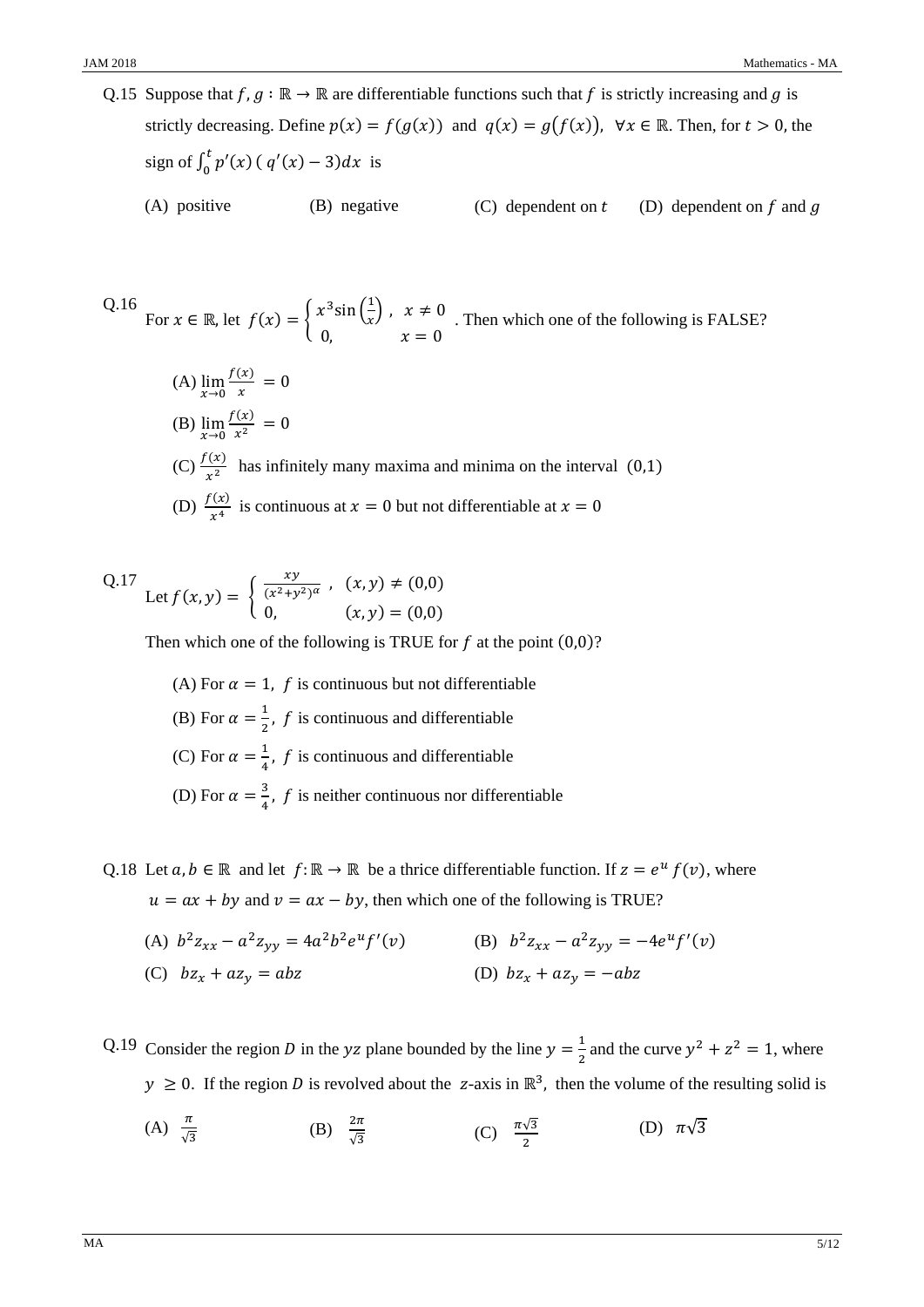- Q.20 If  $\vec{F}(x, y) = (3x 8y)\hat{i} + (4y 6xy)\hat{j}$  for  $(x, y) \in \mathbb{R}^2$ , then  $\oint_C \vec{F} \cdot d\vec{r}$ , where C is the boundary of the triangular region bounded by the lines  $x = 0$ ,  $y = 0$  and  $x + y = 1$  oriented in the anti-clockwise direction, is
	- (A)  $\frac{5}{2}$ (B) 3 (C) 4 (D) 5

Q.21 Let U, V and W be finite dimensional real vector spaces,  $T: U \to V$ ,  $S: V \to W$  and  $P: W \to U$  be linear transformations. If range  $(ST)$  = nullspace  $(P)$ , nullspace  $(ST)$  = range  $(P)$  and rank  $(T)$  = rank  $(S)$ , then which one of the following is TRUE?

- (A) nullity of  $T =$  nullity of S
- (B) dimension of  $U \neq$  dimension of W
- (C) If dimension of  $V=3$ , dimension of  $U=4$ , then P is not identically zero
- (D) If dimension of  $V = 4$ , dimension of  $U = 3$  and T is one-one, then P is identically zero

Q.22 Let  $y(x)$  be the solution of the differential equation  $\frac{dy}{dx} + y = f(x)$ , for  $x \ge 0$ ,  $y(0) = 0$ , where

$$
f(x) = \begin{cases} 2, & 0 \le x < 1 \\ 0, & x \ge 1 \end{cases}
$$
 Then  $y(x) =$   
\n(A) 2(1 - e<sup>-x</sup>) when  $0 \le x < 1$  and 2(e - 1)e<sup>-x</sup> when  $x \ge 1$   
\n(B) 2(1 - e<sup>-x</sup>) when  $0 \le x < 1$  and 0 when  $x \ge 1$   
\n(C) 2(1 - e<sup>-x</sup>) when  $0 \le x < 1$  and 2(1 - e<sup>-1</sup>)e<sup>-x</sup> when  $x \ge 1$   
\n(D) 2(1 - e<sup>-x</sup>) when  $0 \le x < 1$  and 2e<sup>1-x</sup> when  $x \ge 1$ 

Q.23 An integrating factor of the differential equation  $\left(y + \frac{1}{3}y^3 + \frac{1}{2}\right)$  $\int x^2 dx + \frac{1}{4}(x + x y^2) dy = 0$  is

(A)  $x^2$  (B)  $3 \log_e x$  (C)  $x^3$  (D)  $2 \log_e x$ 

Q.24 A particular integral of the differential equation  $y'' + 3y' + 2y = e^{e^x}$  is

(A)  $e^{e^x}e^{-x}$  $e^{-x}$  (B)  $e^{e^x}e^{-2x}$  (C)  $e^{e^x}e^{2x}$  (D)  $e^{e^x}e^x$ 

Q.25 Let G be a group satisfying the property that  $f: G \to \mathbb{Z}_{221}$  is a homomorphism implies  $f(g) = 0$ ,  $\forall g \in G$ . Then a possible group G is

(A)  $\mathbb{Z}_{21}$  (B)  $\mathbb{Z}_{51}$  (C)  $\mathbb{Z}_{91}$  (D)  $\mathbb{Z}_{119}$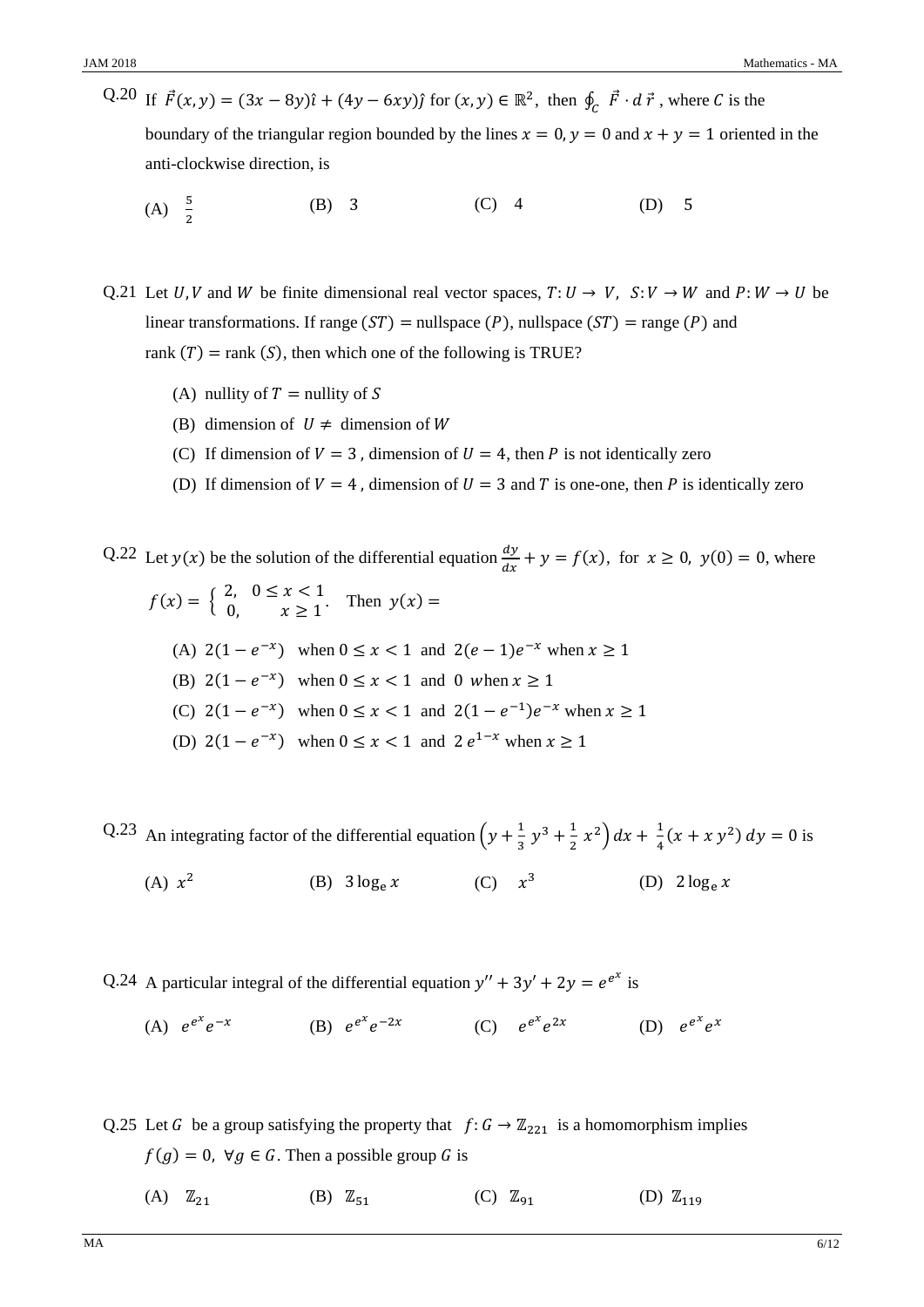Q.26 Let  $H$  be the quotient group  $\mathbb{Q}/\mathbb{Z}$ . Consider the following statements.

- I. Every cyclic subgroup of  $H$  is finite.
- II. Every finite cyclic group is isomorphic to a subgroup of  $H$ .

Which one of the following holds?

| (A) I is TRUE but II is FALSE |  | (B) II is TRUE but I is FALSE |
|-------------------------------|--|-------------------------------|
|-------------------------------|--|-------------------------------|

(C) both I and II are TRUE (D) neither I nor II is TRUE

Q.27 Let I denote the  $4 \times 4$  identity matrix. If the roots of the characteristic polynomial of a  $4 \times 4$  matrix

*M* are 
$$
\pm \sqrt{\frac{1 \pm \sqrt{5}}{2}}
$$
, then  $M^8 =$   
\n(A)  $I + M^2$  \n(B)  $2I + M^2$  \n(C)  $2I + 3M^2$  \n(D)  $3I + 2M^2$ 

Q.28 Consider the group  $\mathbb{Z}^2 = \{(a, b) | a, b \in \mathbb{Z}\}\$  under component-wise addition. Then which of the following is a subgroup of  $\mathbb{Z}^2$  ?

- (A)  $\{(a, b) \in \mathbb{Z}^2 | ab = 0\}$
- (B)  $\{(a, b) \in \mathbb{Z}^2 \mid 3a + 2b = 15\}$
- (C)  $\{(a, b) \in \mathbb{Z}^2 | 7 \text{ divides } ab\}$
- (D)  $\{(a, b) \in \mathbb{Z}^2 | 2 \text{ divides } a \text{ and } 3 \text{ divides } b\}$

Q.29 Let  $f: \mathbb{R} \to \mathbb{R}$  be a function and let *J* be a bounded open interval in R. Define

 $W(f, I) = \sup \{f(x) | x \in J\} - \inf \{f(x) | x \in J\}.$ 

Which one of the following is FALSE?

- (A)  $W(f, J_1) \leq W(f, J_2)$  if  $J_1 \subset J_2$
- (B) If f is a bounded function in  $J$  and  $J \supset J_1 \supset J_2 \cdots \supset J_n \supset \cdots$  such that the length of the interval  $J_n$  tends to 0 as  $n \to \infty$ , then  $\lim_{n \to \infty} W(f, J_n) = 0$
- (C) If f is discontinuous at a point  $a \in J$ , then  $W(f, J) \neq 0$
- (D) If f is continuous at a point  $a \in J$ , then for any given  $\epsilon > 0$  there exists an interval  $I \subset J$ such that  $W(f, I) < \epsilon$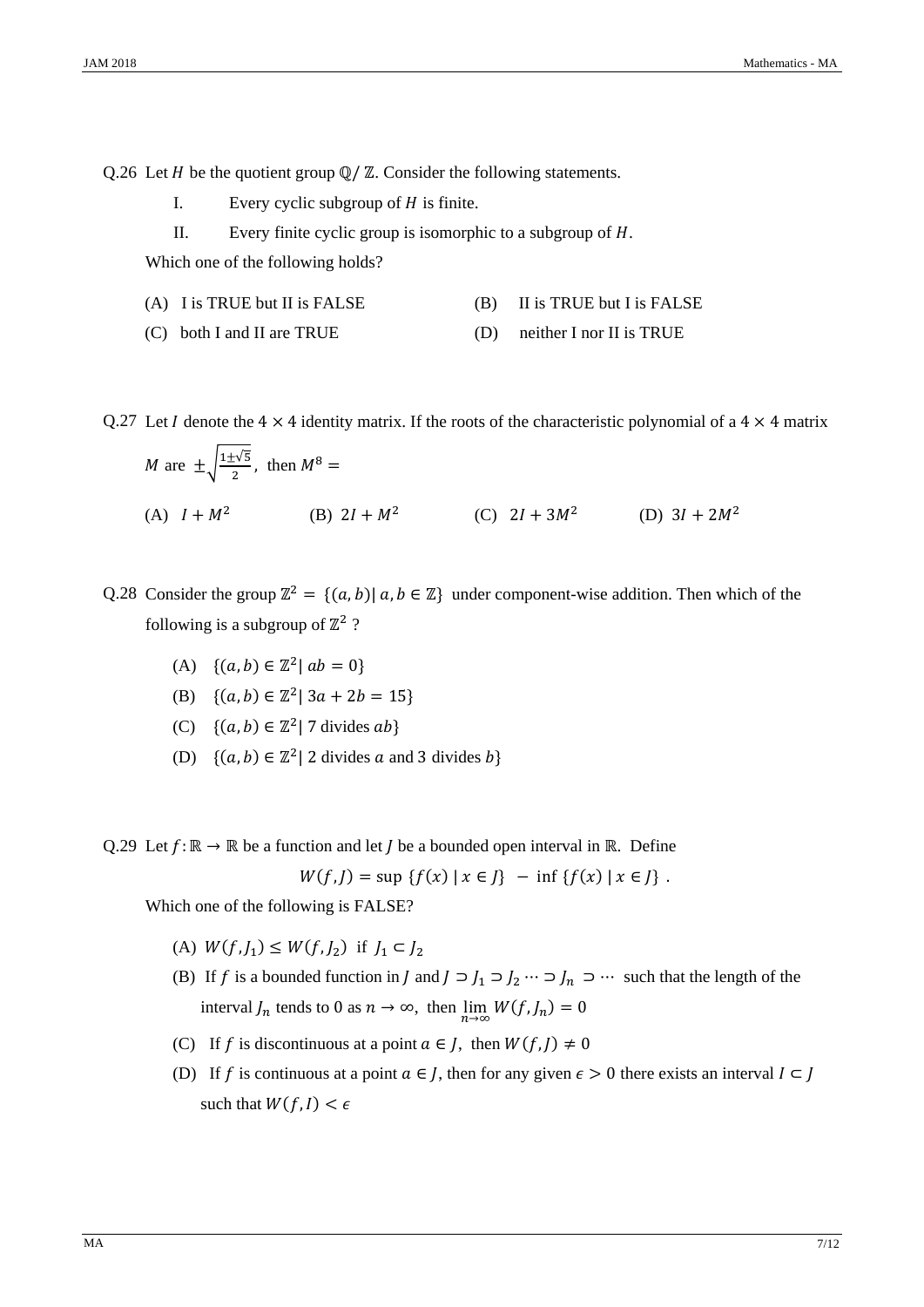$Q.30$  For  $x > \frac{-1}{2}$ , let  $f_1(x) = \frac{2x}{1+2x}$ ,  $f_2(x) = \log_e(1 + 2x)$  and  $f_3(x) = 2x$ . Then which one of the following is TRUE?

(A) 
$$
f_3(x) < f_2(x) < f_1(x)
$$
 for  $0 < x < \frac{\sqrt{3}}{2}$ 

\n(B)  $f_1(x) < f_3(x) < f_2(x)$  for  $x > 0$ 

\n(C)  $f_1(x) + f_2(x) < \frac{f_3(x)}{2}$  for  $x > \frac{\sqrt{3}}{2}$ 

\n(D)  $f_2(x) < f_1(x) < f_3(x)$  for  $x > 0$ 

## **SECTION - B**

#### **MULTIPLE SELECT QUESTIONS (MSQ)**

#### **Q. 31 – Q. 40 carry two marks each.**

Q.31 Let  $f: \mathbb{R} \setminus \{0\} \to \mathbb{R}$  be defined by  $f(x) = x + \frac{1}{x^3}$ . On which of the following interval(s) is  $f$  one-one?

(A)  $(-\infty, -1)$  (B)  $(0, 1)$  (C)  $(0, 2)$  (D)  $(0, \infty)$ 

Q.32 The solution(s) of the differential equation  $\frac{dy}{dx} = (\sin 2x) y^{1/3}$  satisfying  $y(0) = 0$  is (are)

 $(A)$   $y(x) = 0$ (B)  $y(x) = -\sqrt{\frac{8}{27}} \sin^3 x$ (C)  $y(x) = \sqrt{\frac{8}{27}}$  $\sin^3 x$  (D)  $y(x) = \sqrt{\frac{8}{27}} \cos^3 x$ 

Q.33 Suppose  $f$ ,  $g$ ,  $h$  are permutations of the set  $\{\alpha, \beta, \gamma, \delta\}$ , where

f interchanges  $\alpha$  and  $\beta$  but fixes  $\gamma$  and  $\delta$ ,

- g interchanges  $\beta$  and  $\gamma$  but fixes  $\alpha$  and  $\delta$ ,
- h interchanges  $\gamma$  and  $\delta$  but fixes  $\alpha$  and  $\beta$ .

Which of the following permutations interchange(s)  $\alpha$  and  $\delta$  but fix(es)  $\beta$  and  $\gamma$ ?

(A)  $f \circ g \circ h \circ g \circ f$  (B)  $g \circ h \circ f \circ h \circ g$  (C)  $g \circ f \circ h \circ f \circ g$  (D)  $h \circ g \circ f \circ g \circ h$ 

Q.34 Let P and Q be two non-empty disjoint subsets of ℝ. Which of the following is (are) FALSE?

- (A) If P and Q are compact, then  $P \cup Q$  is also compact
- (B) If P and Q are not connected, then  $P \cup Q$  is also not connected
- (C) If  $P \cup Q$  and  $P$  are closed, then  $Q$  is closed
- (D) If  $P \cup Q$  and  $P$  are open, then  $Q$  is open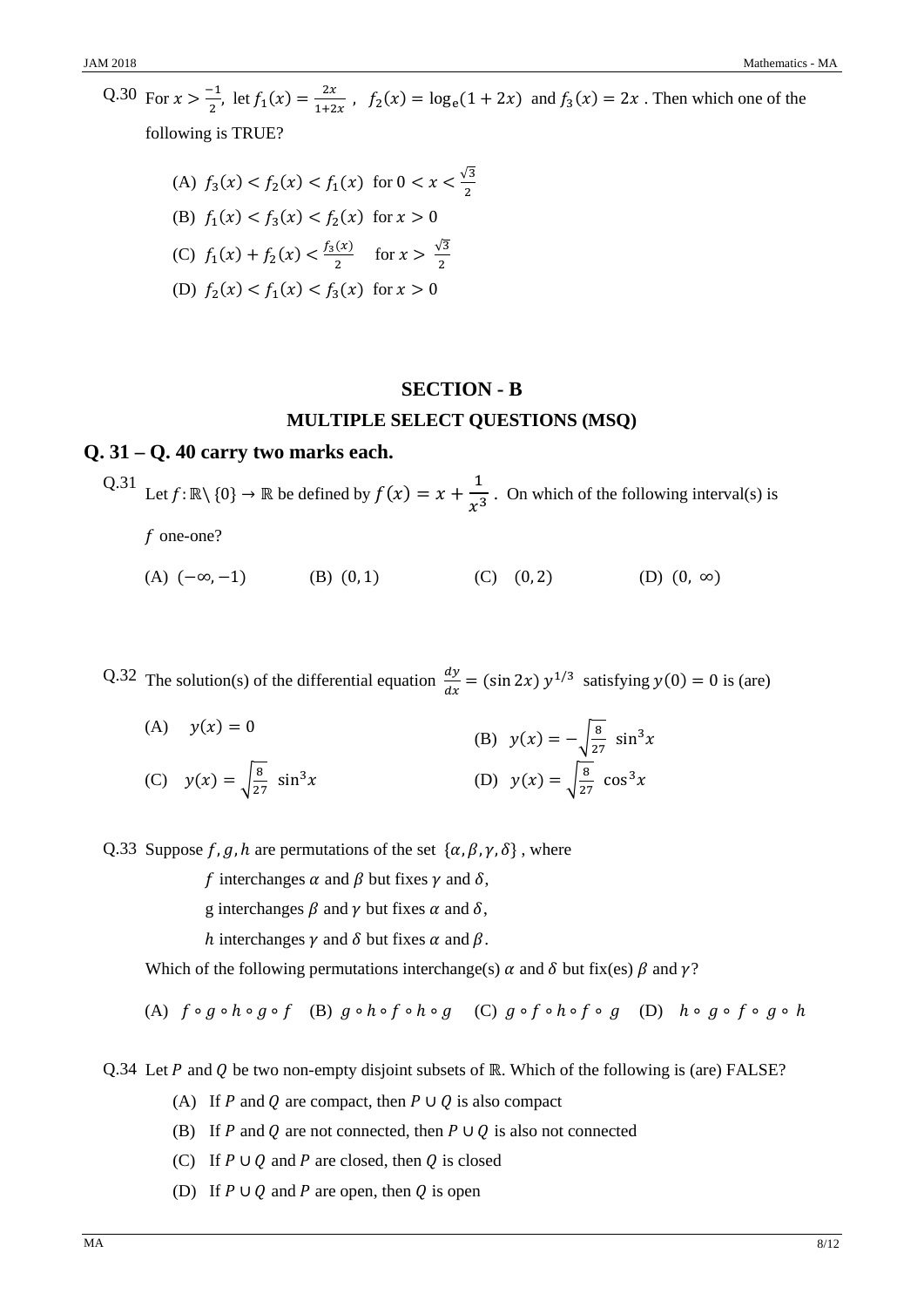Q.35 Let  $\mathbb{C}^* = \mathbb{C} \setminus \{0\}$  denote the group of non-zero complex numbers under multiplication. Suppose  $Y_n = \{ z \in \mathbb{C} \mid z^n = 1 \}, \ n \in \mathbb{N}$ . Which of the following is (are) subgroup(s) of  $\mathbb{C}^*$ ?

(A)  $\bigcup_{n=1}^{100} Y_n$  $^{100}_{n=1} Y_n$  (B)  $\bigcup_{n=1}^{\infty} Y_{2^n}$  (C)  $\bigcup_{n=100}^{\infty} Y_n$  (D)  $\bigcup_{n=1}^{\infty} Y_n$ 

Q.36 Suppose  $\alpha, \beta, \gamma \in \mathbb{R}$ . Consider the following system of linear equations.  $x + y + z = \alpha$ ,  $x + \beta y + z = \gamma$ ,  $x + y + \alpha z = \beta$ . If this system has at least one solution, then which of the following statements is (are) TRUE?

- (A) If  $\alpha = 1$  then  $\gamma = 1$  (B) If  $\beta = 1$  then  $\gamma = \alpha$
- (C) If  $\beta \neq 1$  then  $\alpha = 1$  (D) If  $\gamma = 1$  then  $\alpha = 1$

Q.37 Let  $m, n \in \mathbb{N}$ ,  $m < n$ ,  $P \in M_{n \times m}(\mathbb{R})$ ,  $Q \in M_{m \times n}(\mathbb{R})$ . Then which of the following is (are) NOT possible?

- (A)  $rank(PQ) = n$
- (B)  $rank (OP) = m$
- $(C)$  rank  $(PQ) = m$
- (D)  $rank(QP) = \left[\frac{m+n}{2}\right]$ , the smallest integer larger than or equal to  $\frac{m+n}{2}$
- $Q.38$  If  $\vec{F}(x, y, z) = (2x + 3yz)\hat{i} + (3xz + 2y)\hat{j} + (3xy + 2z)\hat{k}$  for  $(x, y, z) \in \mathbb{R}^3$ , then which among the following is (are) TRUE?
	- (A)  $\nabla \times \vec{F} = \vec{0}$
	- (B)  $\oint_C \vec{F} \cdot d\vec{r} = 0$  along any simple closed curve C

(C) There exists a scalar function  $\phi: \mathbb{R}^3 \to \mathbb{R}$  such that  $\nabla \cdot \vec{F} = \phi_{xx} + \phi_{yy} + \phi_{zz}$ 

(D)  $\nabla \cdot \vec{F} = 0$ 

Q.39 Which of the following subsets of ℝ is (are) connected?

- $(A) \{ x \in \mathbb{R} \mid x^2 + x > 4 \}$  (B)  $\{ x \in \mathbb{R} \mid x^2 + x < 4 \}$
- $(C) \{ x \in \mathbb{R} \mid |x| < |x 4| \}$  (D)  $\{ x \in \mathbb{R} \mid |x| > |x 4| \}$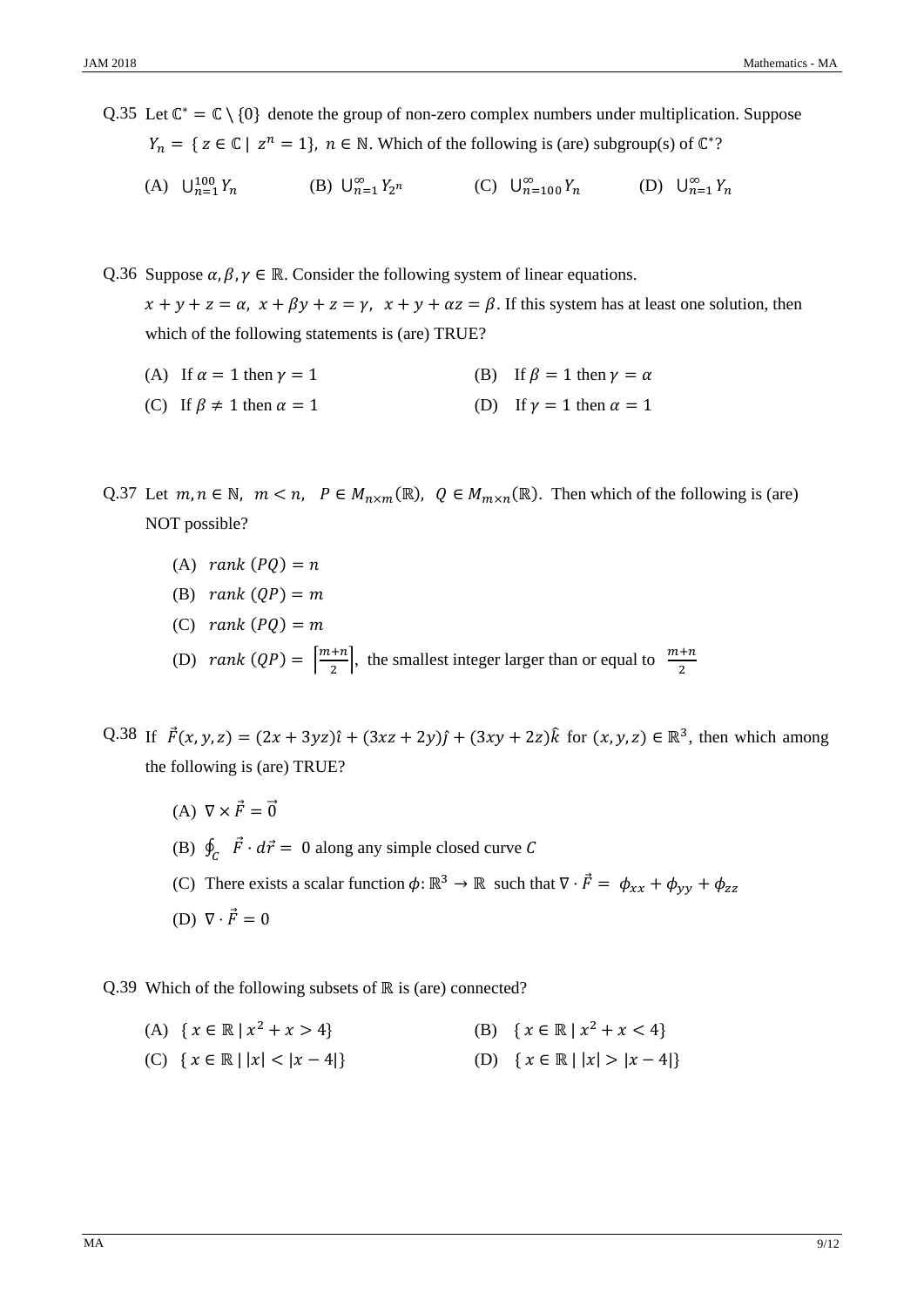Q.40 Let S be a subset of ℝ such that 2018 is an interior point of S. Which of the following is (are) TRUE?

- $(A)$  *S* contains an interval
- (B) There is a sequence in  $S$  which does not converge to 2018
- (C) There is an element  $y \in S$ ,  $y \neq 2018$  such that y is also an interior point of S
- (D) There is a point  $z \in S$ , such that  $|z 2018| = 0.002018$

## **SECTION – C**

#### **NUMERICAL ANSWER TYPE (NAT)**

#### **Q. 41 – Q. 50 carry one mark each.**

Q.41 The order of the element (1 2 3) (245) (4 5 6) in the group ܵ is \_\_\_\_\_\_\_\_\_\_\_\_\_\_\_\_\_

Q.42 Let  $\phi(x, y, z) = 3y^2 + 3yz$  for  $(x, y, z) \in \mathbb{R}^3$ . Then the absolute value of the directional derivative of ߶ in the direction of the line ௫ିଵ <sup>ଶ</sup> <sup>=</sup> ௬ିଶ ିଵ <sup>=</sup> <sup>௭</sup> ିଶ , at the point (1, −2, 1) is \_\_\_\_\_\_\_\_\_\_\_\_\_\_\_

Q.43 Let  $f(x) = \sum_{n=0}^{\infty} (-1)^n x(x-1)^n$  for  $0 < x < 2$ . Then the value of  $f\left(\frac{\pi}{4}\right)$ ସ ቁ is \_\_\_\_\_\_\_\_\_\_\_\_\_

Q.44 Let  $f: \mathbb{R}^2 \to \mathbb{R}$  be given by

$$
f(x,y) = \begin{cases} \frac{x^2 y (x - y)}{x^2 + y^2}, & (x, y) \neq (0,0) \\ 0, & (x, y) = (0,0) \end{cases}
$$

Then <sup>డ</sup> డ ௫ <sup>ቀ</sup> డ డ௬<sup>ቁ</sup> <sup>−</sup> <sup>డ</sup> డ ௬ <sup>ቀ</sup> డ డ௫ቁ at the point (0,0) is \_\_\_\_\_\_\_\_\_\_\_\_\_

Q.45 Let 
$$
f(x, y) = \sqrt{x^3 y} \sin\left(\frac{\pi}{2} e^{\left(\frac{y}{x} - 1\right)}\right) + xy \cos\left(\frac{\pi}{3} e^{\left(\frac{x}{y} - 1\right)}\right)
$$
 for  $(x, y) \in \mathbb{R}^2$ ,  $x > 0$ ,  $y > 0$ .  
Then  $f_x(1, 1) + f_y(1, 1) =$ 

Q.46 Let  $f: [0, \infty) \to [0, \infty)$  be continuous on  $[0, \infty)$  and differentiable on  $(0, \infty)$ . If  $f(x) = \int_0^x \sqrt{f(t)} dt$ , then  $f(6) =$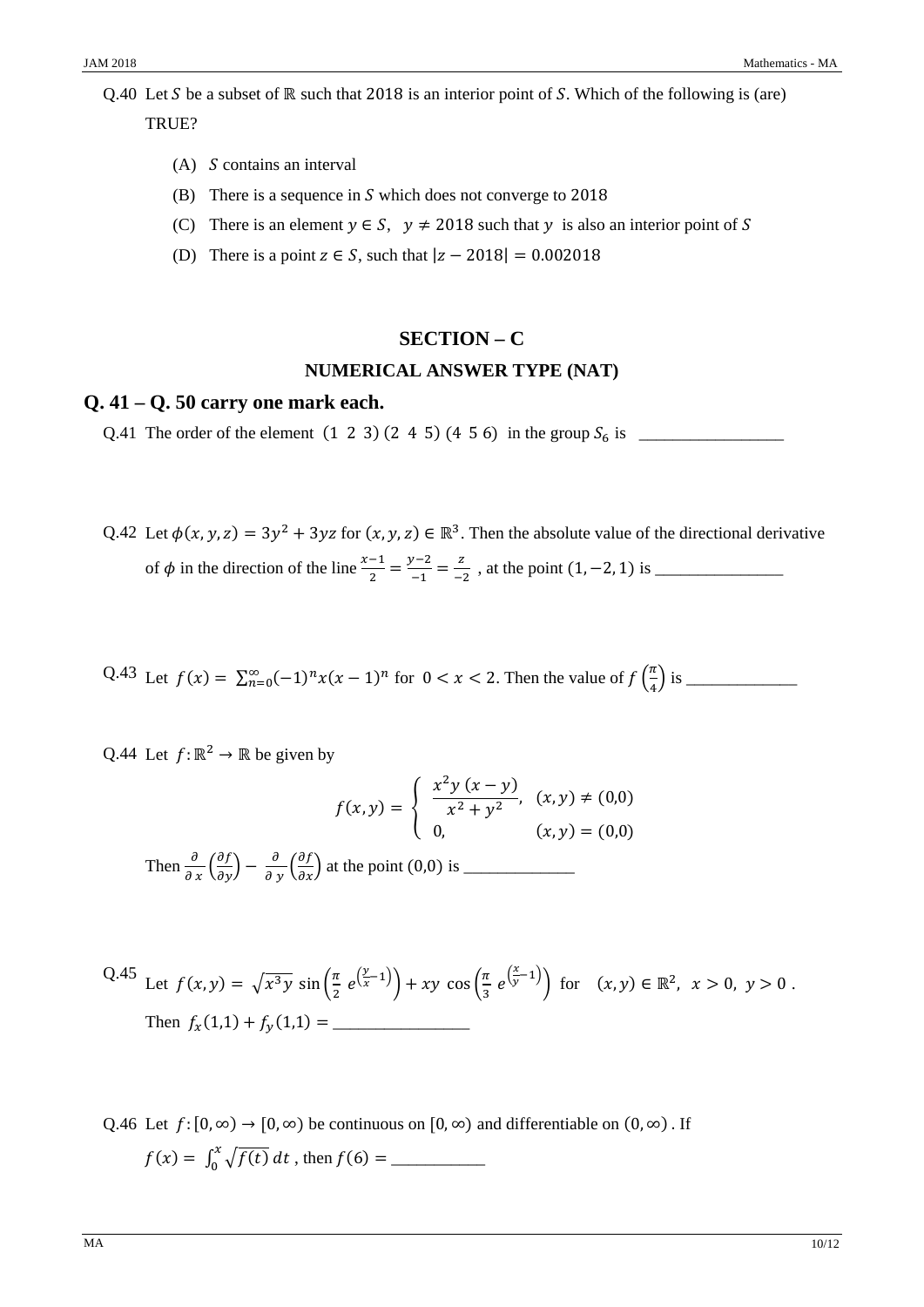- $Q.47$  Let  $a_n = \frac{(1+(-1)^n)}{2^n} + \frac{(1+(-1)^{n-1})}{3^n}$ . Then the radius of convergence of the power series  $\sum_{n=1}^{\infty} a_n x^n$ about ݔ=0 is \_\_\_\_\_\_\_\_\_\_
- Q.48 Let  $A_6$  be the group of even permutations of 6 distinct symbols. Then the number of elements of order 6 in ܣ is \_\_\_\_\_\_\_\_\_\_\_\_\_\_\_\_\_\_
- Q.49 Let  $W_1$  be the real vector space of all  $5 \times 2$  matrices such that the sum of the entries in each row is zero. Let  $W_2$  be the real vector space of all 5  $\times$  2 matrices such that the sum of the entries in each column is zero. Then the dimension of the space ܹଵ ∩ ܹଶ is \_\_\_\_\_\_\_\_\_\_\_\_\_\_
- Q.50 The coefficient of  $x^4$  in the power series expansion of  $e^{\sin x}$  about  $x=0$  is \_\_\_\_\_\_\_\_\_\_\_\_ (correct up to three decimal places).

# **Q. 51 – Q. 60 carry two marks each.**

- Q.51 Let  $a_k = (-1)^{k-1}$ ,  $s_n = a_1 + a_2 + \cdots + a_n$  and  $\sigma_n = (s_1 + s_2 + \cdots + s_n)/n$ , where  $k, n \in \mathbb{N}$ . Then  $\lim_{n \to \infty} \sigma_n$  is \_\_\_\_\_\_\_\_\_\_\_\_\_\_\_\_ (correct up to one decimal place).
- Q.52 Let  $f: \mathbb{R} \to \mathbb{R}$  be such that  $f''$  is continuous on  $\mathbb{R}$  and  $f(0) = 1$ ,  $f'(0) = 0$  and  $f''(0) = -1$ . Then lim௫→ஶ ൭݂ ቆට<sup>ଶ</sup> ௫ ቇ൱௫ is \_\_\_\_\_\_\_\_\_\_\_\_\_\_\_\_ (correct up to three decimal places).
- Q.53 Suppose x, y, z are positive real numbers such that  $x + 2y + 3z = 1$ . If *M* is the maximum value of ݖݕݔଶ , then the value of <sup>ଵ</sup> ெ is \_\_\_\_\_\_\_\_\_\_\_\_\_\_\_\_